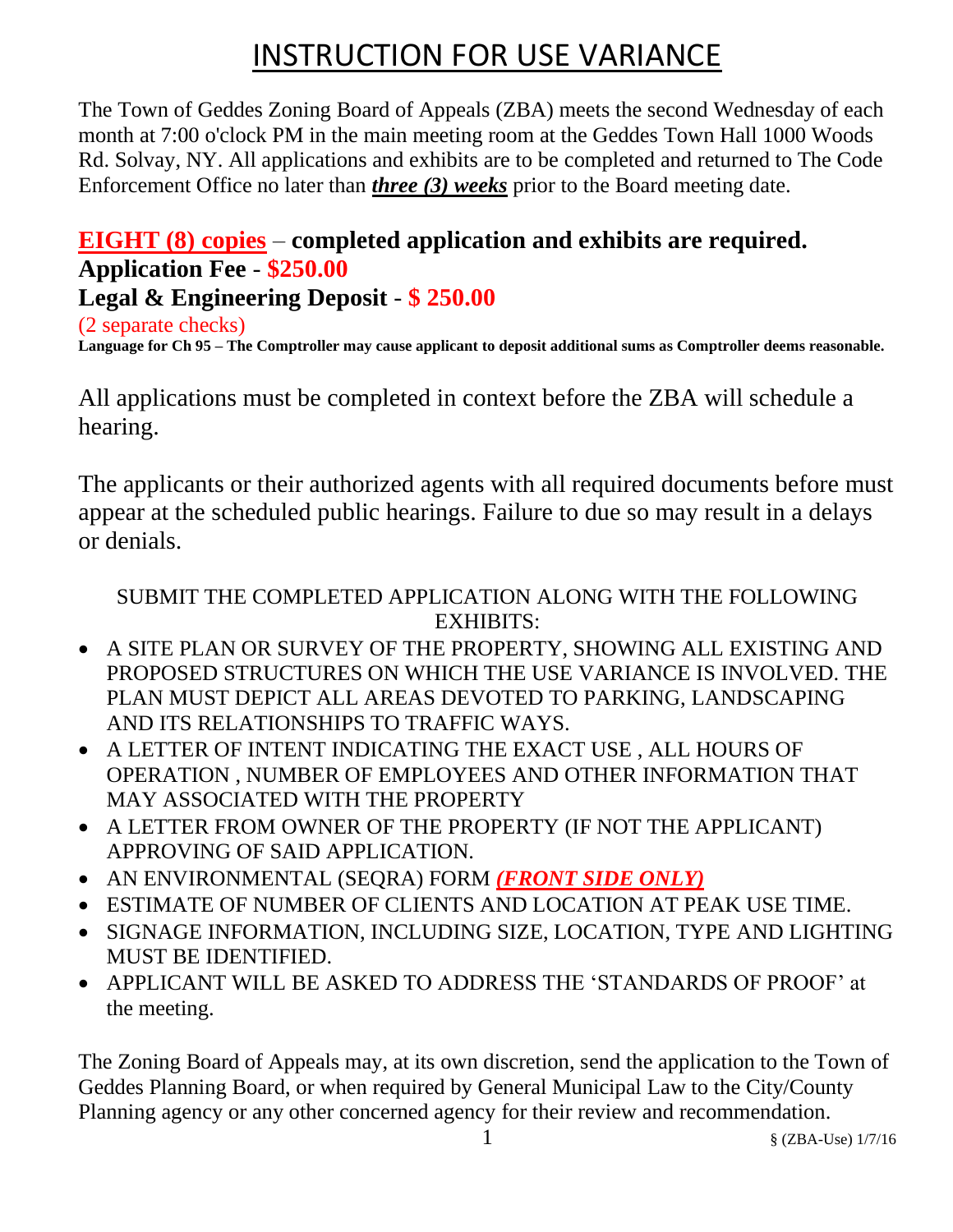## APPLICATION FOR USE VARIANCE

|                                                   |                                         | Date Received |                    |
|---------------------------------------------------|-----------------------------------------|---------------|--------------------|
|                                                   |                                         |               |                    |
| $\textbf{TAX MAP} \#$                             |                                         |               |                    |
| Address                                           |                                         |               | Phone              |
| The applicant requests a use variance pursuant to | of the Town of Geddes Zoning Ordinance. |               |                    |
|                                                   | 3                                       |               | § (ZBA-Use) 1/7/16 |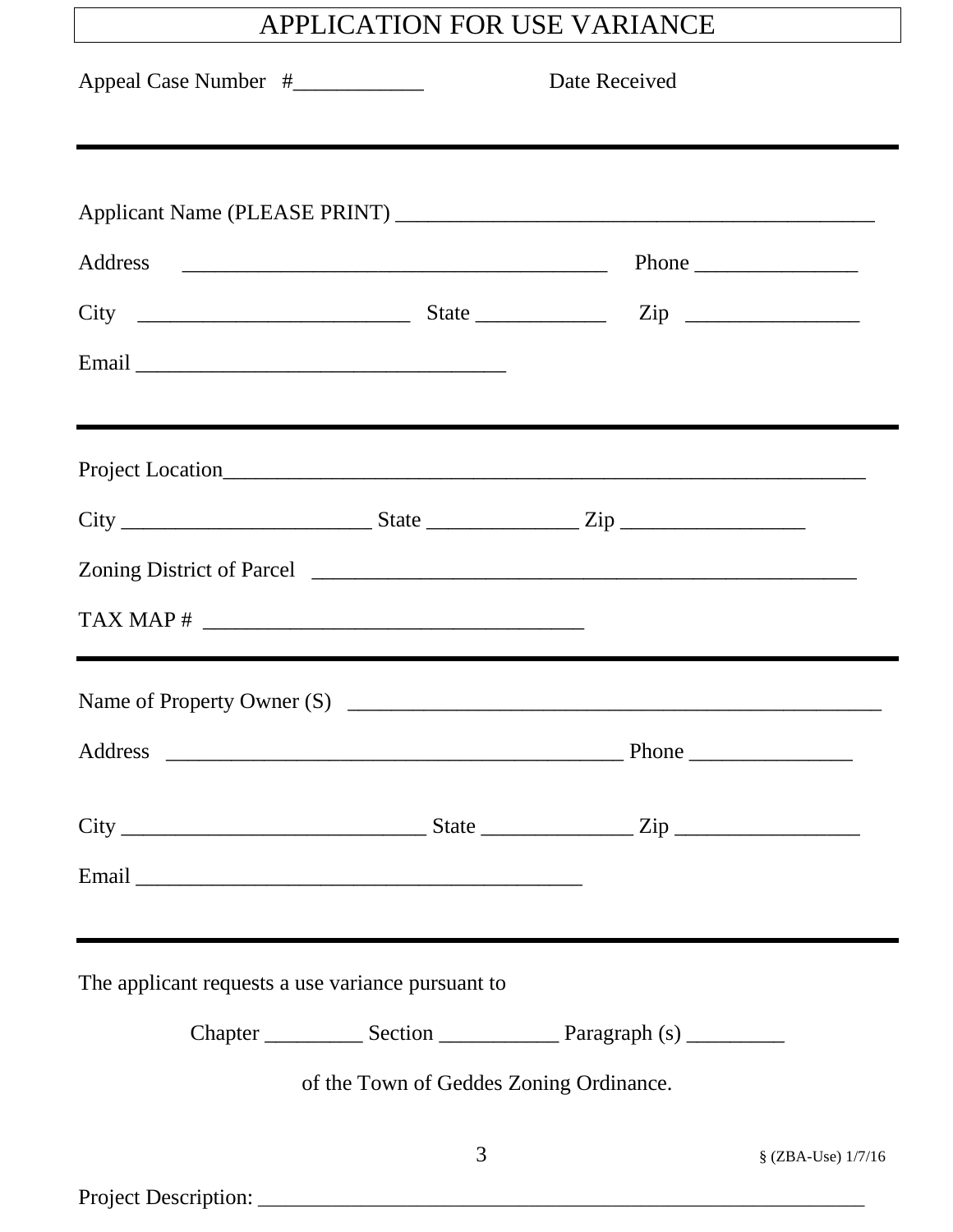| The applicant cannot realize a reasonable return because: _______________________           |
|---------------------------------------------------------------------------------------------|
| ,我们也不能在这里的人,我们也不能在这里的人,我们也不能在这里的人,我们也不能在这里的人,我们也不能在这里的人,我们也不能在这里的人,我们也不能在这里的人,我们也           |
|                                                                                             |
|                                                                                             |
|                                                                                             |
|                                                                                             |
|                                                                                             |
|                                                                                             |
|                                                                                             |
| Has there been a previous appeal? Yes _______ No ______                                     |
| Are there any deed restrictions that do not allow the use variance that you are requesting? |
| Date $\frac{1}{\sqrt{1-\frac{1}{2}}}$<br>Applicants Signature                               |
| § (ZBA-Use) 1/7/16<br>$\overline{4}$                                                        |

**Use Variances**